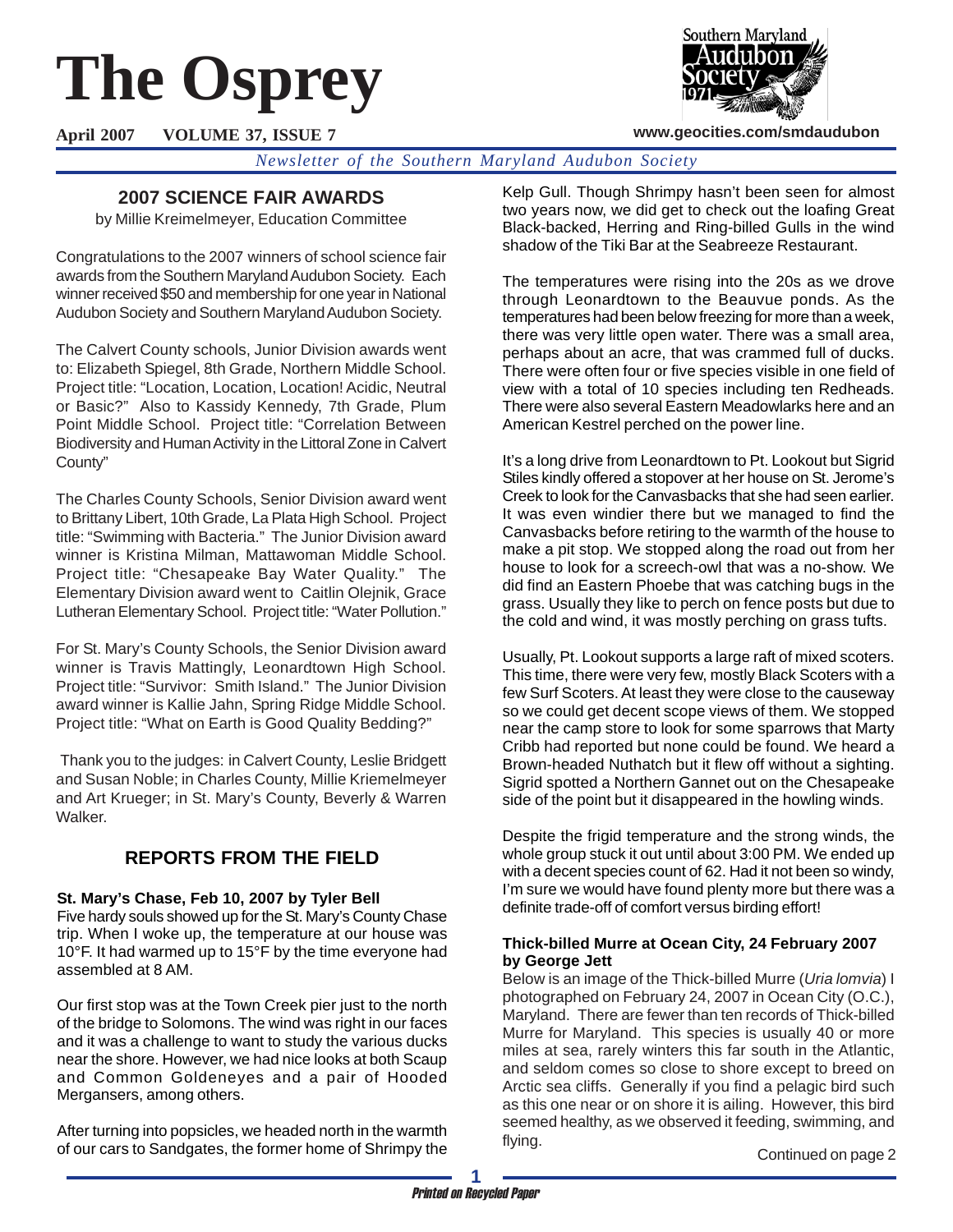This murre appears to be a young one (less than seven months old), since the white line of the adult's bill is not yet fully developed. Also, the back is not completely dark as in adult birds. The bird was still being reported as of 28 February. It had been around nearly two weeks.

This sighting was a special treat since the bird was hanging around the O.C. inlet. We did not have to get seasick to find it. Gwen was especially pleased since she is prone to seasickness



To view this image in color, see this issue of *The Osprey* posted at www.geocities.com/smdaudubon.

#### **NAS Patuxent River Birding Trip, 3 March 2007, by Dean Newman**,

Let's face it. In the world of Southern Maryland's great birders I'm somewhat of a "plugger". If you stack me up beside some of the true legends in SMAS my limitations become obvious when it comes to identifying female waterfowl, age grouping immature gulls or even sorting out sparrows. But every once in a great while, the right people representing the perfect mix of personalities, fabulous weather and cooperative birds coincide to make even me look good. Such was the case on Saturday, March 3, when approximately a dozen hardy souls showed for our excursion around the Patuxent River Naval Air Station.

If you're a trip leader with "limitations" and George Harrington and Marty Cribb show up in your group, you can breathe a long sigh of relief. All I had to do was get us in the front gate; I knew they would carry me the rest of the way. To improve things, Marty brought along a ringer, Luci Adams, who appears to have forgotten more about birding than what I know. For the rest of the morning, Marty's interesting reminiscences about colloquial names of ducks, George's quick sighting and Luci's tenacious searching made this trip one of the best I've ever attended.

At our first stop, the beach on the far west side of the base, I confidently called Surf Scoters, Buffleheads and Common Goldeneyes when George tactfully confirmed Ernie Willoughby's remark that several of those "surfs" sure look "Black". Oops! No one says you have to be perfect to be a trip leader and I spent a good portion of the rest of that morning confirming that axiom.

As I was trying to recover from that first faux pas of the day, Luci found a Red-throated Loon so far down the river I had to crank my Swarovski scope up to 60X, and still had to use a lot of imagination to make it out. She had one of those new Carl Zeiss scopes that really did the job. Incidentally, I strongly recommend going with the 45 degree eyepiece instead of a straight one on whatever scope you decide to buy. The slanted eyepiece makes it much easier to accommodate different human statures when birding in a group. We were able to confirm her sighting by moving a quarter of a mile up the beach to get closer. How she found that bird, by itself, in the haze at a long distance, I'll never know.

Just as I'd declared, "We've seen all there is to see here," Lou Armistead found a Bald Eagle perched across the cove in plain enough view that any decent trip leader should have seen it first. As I was congratulating Lou for passing my "test", a Red-shouldered Hawk flew over low and slow enough for several in the group to point out diagnostic field marks to the rest of us.

At the next stop, I was pointing out Long-tailed Ducks that were at least a half mile away when Judy Filner, who drove all the way from Rockville to join us, pointed out a pair no more than 50 yards behind me that I hadn't seen. Another oops! At any rate, thanks to her, we had great looks at these beautiful ducks. All I could say was, "Time to find another spot," to cover my oversight.

Enroute to a comfort station for the group, I make a detour to check a favorite sea wall when George confidently called out, "Red-throated Loon". Sure enough, where the last one had literally been in a different zip code, this one was about a hundred yards out and, for the first time in my birding life, I could see the beautiful spotted back of this bird the field guides discuss so confidently. Typically there are so few of them around our area and they are so wary, the best we can do is discern head angle and bill shape. Not this one. It was close and gorgeous.

While there, Marty—a true wealth of natural-history knowledge—pointed out a group of feeding Greater Scaups. By watching them in the scope, we could see them feeding on razor clams as they dived and brought them up from the bottom. I was amazed they could swallow the large bivalves without injuring their gullets.

Finally—according to several in the group who thought we'd never get there—we reached the comfort station. While there we had a brief appearance by a raptor that was so pale it had all of us scratching our heads and going for the field guides. I tried to make a pitch for an early Broadwinged Hawk but Ernie pointed out way too many holes in my identification logic. He correctly called it, as later appearances would confirm, a very pale Red-tailed Hawk. As we moved down the path into Goose Creek Campground, we again saw the hawk with another very typical Red-tail as they performed pair-bonding flight maneuvers. At one point, the smaller male buteo folded his wings at high altitude and executed a breath-taking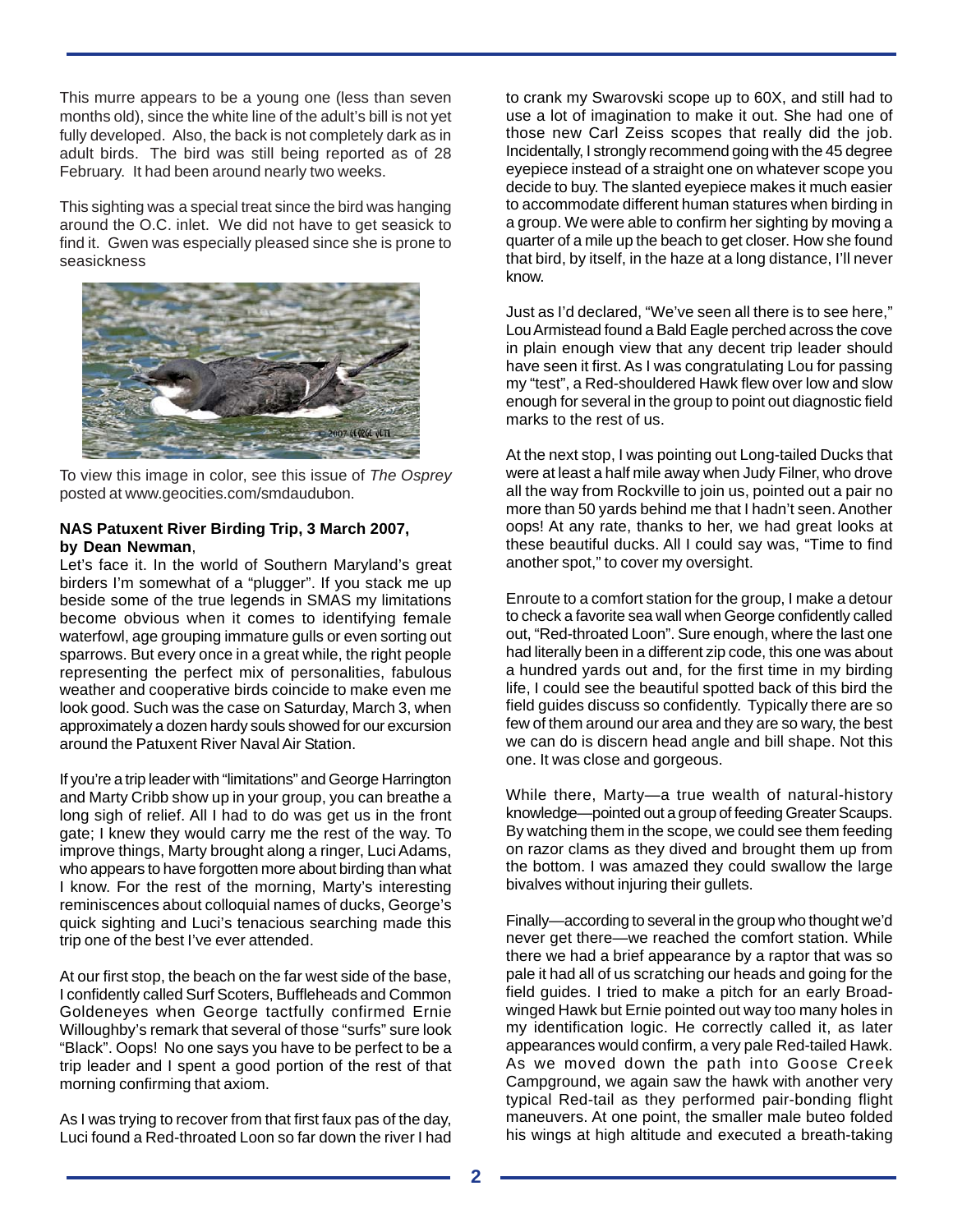stoop that lasted several seconds and ended in a perfect flare to alight on an antenna tower. I can't speak for the female hawk but it certainly impressed me.

Further around the corner I discovered that my pre-scouting finds of Canvasbacks and Tundra Swans had disappeared since the previous afternoon. At least that's my story and I'm sticking to it. We did have plenty of Ruddy Ducks with George pointing out one that was beginning to attain its alternate (breeding) plumage. It was clear from that one why they're called "ruddy". After a quick fly by of a pair of wood ducks and a second Bald Eagle (which someone pointed out to me), we moved on.

The final stop, in search of Ring-necked Ducks I had spotted the night before, revealed an even better surprise. Once again it was George Harrington who called, "Hooded Mergansers", before I had even stopped the car. Once we had scopes set up we were treated to views of no less than 4 males and 3 females. At first they were very skittish, but as we settled down, so did they and great looks were had by all. I've seen them thousands of times and still think they edge out Wood Ducks in overall beauty.

I wish every future bird trip I lead could be as perfect as this one was. Although we did see a lot of species—many more than mentioned here—the makeup of the group made conversation easy and the jokes plentiful. I'd like to thank all of you who attended and please remember, "same time next year".

# **CALLING VOLUNTEERS FOR ANNUAL POTOMAC RIVER CLEANUP**

It is again time for the Potomac River Cleanup. This year's cleanup will be on Saturday, March 31 from 9:00 AM to 12:00 noon, rain or shine. The site at Marshall Hall Park is again being sponsored by our Southern Maryland Audubon Society. SMAS will furnish drinks and snacks. Representatives will be at the sign-in table and through the park to help with what ever is needed.

Gloves and trash bags are furnished through the Alice Ferguson Foundation and Charles County Public Works.

In previous years, many volunteers participated in the cleanup including students working on their community service requirements, scout troops, church groups, and businesses, as well as residents of all ages interested in the environment in which we live. Every year after the volunteers are done there is such a great difference in the appearance, safety, and usefulness of the shoreline. SMAS hopes that concerned residents will again show up to help heal the Potomac.

If you want further information please contact Site Coordinator, Bob Lukinic Telephone: 301-283-6317, e-mail: rlukinic@peoplepc.com

## **FOSTER PARENTS NEEDED**



Southern Maryland Audubon Society sponsors the banding of nestling birds of prey, or raptors, with serially numbered aluminum bands in cooperation with the Bird Banding Laboratory of the U. S. Department of the Interior, as part of our bird research and conservation activities in Southern Maryland. Limited numbers

of Osprey and Barn Owl nestlings become available each year for adoption. The gift of \$10 for an Osprey adoption, or of \$25 for a Barn Owl adoption, contributes to a special fund for the support of raptor research and raptor conservation projects. The foster parent receives:

- A certificate of adoption with the number of the U. S. Department of the Interior band, and the location and date of the banding.
- Information on the ecology and migration patterns of the species, photo of a fledgling, and any other information on whereabouts or fate of the bird that may be available.

Interested? Here's how to become a foster parent of an Osprey or a Barn Owl. Send \$10.00 for each Osprey, or \$25 for each Barn Owl to:

**Southern Maryland Audubon Society ATTN: Adoption Program 11350 Budds Creek Rd. Charlotte Hall, Maryland 20622**



| ADOPT A RAPTOR                                                         |  |
|------------------------------------------------------------------------|--|
| Name:                                                                  |  |
| Address:                                                               |  |
|                                                                        |  |
|                                                                        |  |
| I wish to adopt (check one):                                           |  |
| (number of) Osprey, \$10.00 each<br>(number of) Barn Owl, \$25.00 each |  |
| <b>Amount Enclosed:</b>                                                |  |
| (Make checks payable to:<br><b>Southern Maryland Audubon Society)</b>  |  |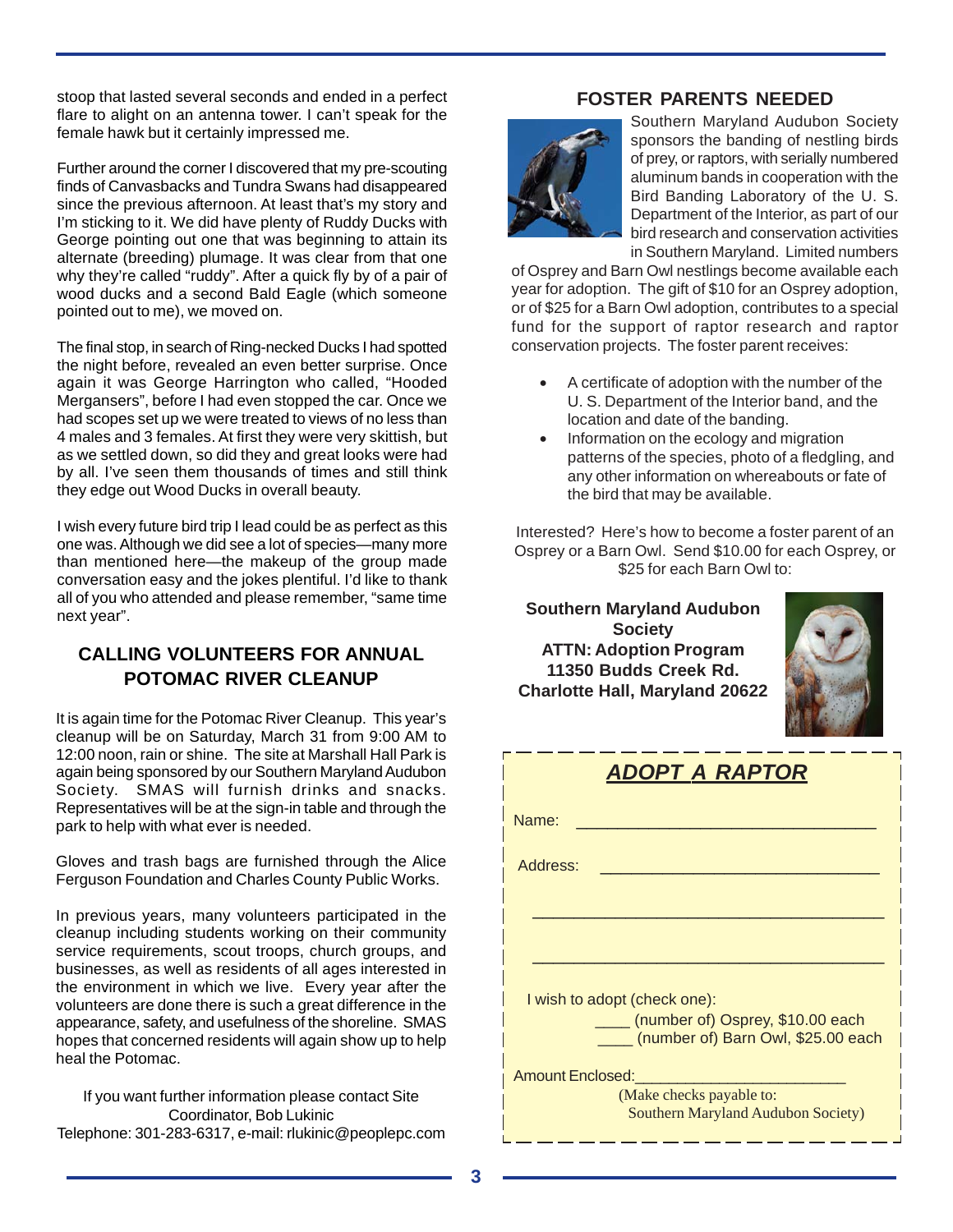# **ADMINISTRATION IGNORES ITS BIOLOGISTS ON EAGLE PROTECTION**

Washington, DC, February 15, 2007 - Earlier this month, a federal appeals court extended the deadline to June 29 for the Fish and Wildlife Service to develop its plan for delisting the bald eagle, as the agency's proposal for protecting the bird comes under fire for going against the recommendations of wildlife biologists. Audubon scientist Greg Butcher recently briefed the Associated Press on the issue, saying the bald eagle is one of the Endangered Species Act's great successes. The bird has rebounded from around 400 breeding pairs in the lower 48 states in the early 1960s to more than 7,000 breeding pairs today. Audubon has long supported the delisting.

FWS has, however, been facing critics in developing protections for the eagle once it is no longer under the wing of ESA, and particularly what it means to "disturb" a bird. The deadline extension does permit some extra time to resolve the issue in line with Audubon's view that the eagle should receive maximum protection under the existing federal law once it is de-listed.

The eagle is also protected under the Bald and Golden Eagle Protection Act, which prohibits taking or disturbing eagles. FWS proposed regulations last December to define "disturb" as actions that would cause injury or death to an eagle. Many conservation groups, including Audubon, say that definition of "disturb" is far too limited, and FWS biologists seem to confirm that view in a secret memo that was leaked to National Public Radio. The memo has been posted on the NPR website at <http://www.npr.org/documents/2007/ feb/20070207\_eagle.pdf>.

## **ANOTHER CITIZEN-SCIENCE PROJECT AVAILABLE**

*The Birdhouse Network: A Decade of Dedication* — If you're looking for a new way to indulge your passion for birds, consider joining The Birdhouse Network, a citizen-science project of the Cornell Laboratory of Ornithology. Participants put up nest boxes and record information once or twice a week about what the birds are doing. Over the past 10 years participants have submitted nearly 70,000 records detailing when birds build their nests, how many eggs they lay, and when the fledglings take their first flights. These efforts have helped expand scientific knowledge about bluebirds, Tree Swallows, House Wrens, and other cavity-nesting birds.

The project fee is \$15 (\$12 for Laboratory of Ornithology People of all ages and skill levels can be part of The Birdhouse Network. To sign up or find out more, visit the project's web site: www.birds.cornell.edu/birdhouse <http:/ /www.birds.cornell.edu/birdhouse>, or call (800) 843-2473. members).

## **CALIFORNIA CONDOR TO BENEFIT FROM STATE'S FIRST VOLUNTARY DISCONTINUANCE OF THE USE OF LEAD AMMUNITION**

**Los Angeles, CA, March 1, 2007 -** Tejon Ranch Company joined with the U.S. Fish & Wildlife Service and Audubon California to further protect the California Condor by announcing it would discontinue the use of lead hunting ammunition on Tejon Ranch, the 270,000-acre privatelyowned ranch in California's Tehachapi Mountains that is home to the state's largest private hunting program.

While tremendous progress has been made in bringing the California Condor back from the brink of extinction, poisoning from lead ammunition is regarded as the single greatest threat to the continued recovery of the species. Lead ammunition poses a threat to the condors when the birds eat carrion containing the bullet fragments. This move by Tejon Ranch is the latest effort by the Ranch to help protect the condor, which has historically used portions of Tejon Ranch for foraging and roosting.

Effective with the 2008 hunting season, only non-lead ammunition will be allowed on Tejon Ranch, making it the first major private wildlife management program in the state to voluntarily require the use of non-lead ammunition. It covers all lead ammunition used in hunting. Tejon Ranch Company worked closely with the U.S. Fish & Wildlife Service, California Department of Fish & Game, Audubon California and several hunting and environmental organizations to design the new regulation.

To learn more about Tejon Ranch, please visit <http:// www.tejonranch.com>.

|               | <b>HELP SMAS PROVIDE BINOCULARS</b><br>FOR SCHOOL AND YOUTH ENVIRONMENTAL EDUCATION PROGRAMS |
|---------------|----------------------------------------------------------------------------------------------|
|               | <b>DONATION FOR BINOCULAR FUND</b>                                                           |
| Your name:    | Amount donated \$                                                                            |
| Your address: |                                                                                              |
|               |                                                                                              |
|               |                                                                                              |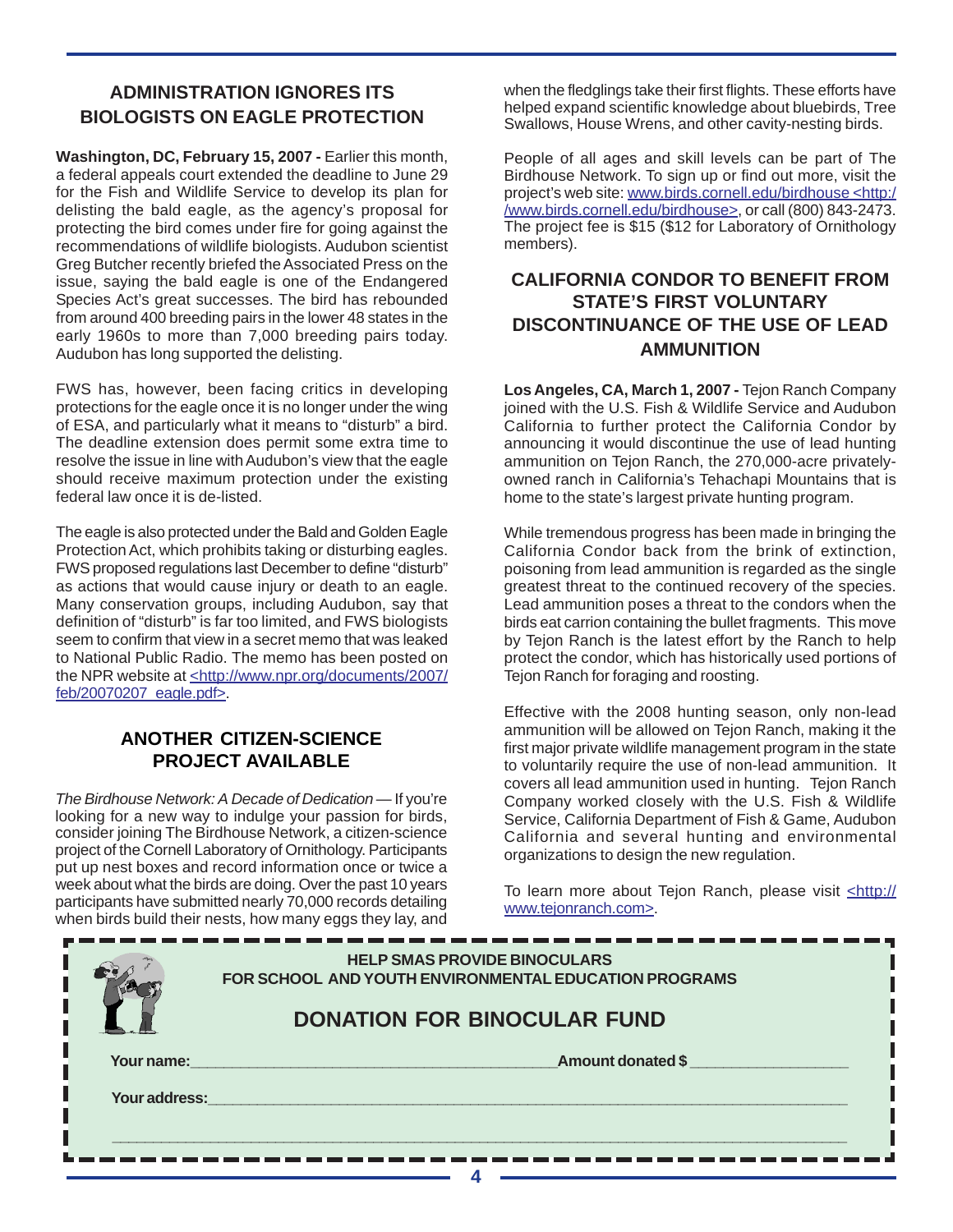#### **WELCOME, NEW MEMBERS!**

**Edward Augustine, St Leonard Betsy Behne, Broomes Island Mrs. Darren Briscoe, Sunderland John Brueggeman, Accokeek Harry Graves, Hollywood Rose Hinman, La Plata Kallie Jahn, St. Inigoes Brittany Libert, Hughesville Sherril Lilly, Owings Travis Mattingly, Leonardtown Kristina Milman. Waldorf Neidra Naber, Brandywine Lillian Osborn, Waldorf Lillian Parker, Waldorf Larry Peters, Accokeek Loretta Quade, Waldorf Sally Sexton, La Plata Brian Smith, Oxon Hill Elizabeth Spiegel. Owings Bill Tucker, Owings Jackie Vos, Indian Head Mrs. Joseph Walton, Huntingtown** Events continued from page 6

May 2—**Wednesday**—7:30 PM. **Monthly Meeting** Clearwater Nature Center, 11000 Third Road, Clinton, Prince Georges County. **Warbler Workshop** by Gwen Brewer, Southern Maryland Audubon Society. Are you a little rusty on warbler identification, or ready to learn them better? We will take advantage of a program put together by the Maryland Ornithological Society to get ready for the upcoming spring migration and May Count. This presentation will cover 37 warbler species that either breed in or migrate through Maryland. Multiple photos (including some from SMAS members) and the songs of each species will be reviewed, with something for birders of all levels.

## **2007 GREAT BACKYARD BIRD COUNT BIGGEST EVER**

Participants in this year's Great Backyard Bird Count (GBBC) broke an all-time record for number of checklists submitted from throughout the United States and Canada, and as of March 5 numbers were still increasing. Total checklists submitted by that date were 80,774, with 11,066,350 individual birds of 629 species tallied. To view all the results of this and previous GBBC, visit www.birdsource.org/gbbc/.

## ○○○○○○○○○○○○○○○○○○○○○○○○○○○○○○○○○○○○○○○○○○○○ ○○○○○○○○○○○○○○○○○○○○○○○○ **NEW OR RENEWAL MEMBERSHIP APPLICATION**

- $\Box$  Please enroll me as a member of the Audubon Family and the Southern Maryland Audubon Society. I will receive the chapter newsletter, *The Osprey*, and all my dues will support environmental efforts in Southern Maryland.
- Please enroll me as a member of the National Audubon Society at the Introductory Offer, or renew my National membership. My membership will also include membership in the Southern Maryland Audubon Society. I will receive National's *Audubon* Magazine, the chapter newsletter, *The Osprey*, and support national and local environmental causes. A fraction of my dues will be returned to the local chapter.

|                                                                                                             | $State$ $Zip$                                             |  |  |
|-------------------------------------------------------------------------------------------------------------|-----------------------------------------------------------|--|--|
| <b>Chapter-Only Dues</b> (new/renewal)<br>Make check payable to<br><b>Southern Maryland Audubon Society</b> |                                                           |  |  |
|                                                                                                             | $\Box$ Individual/Family __1yr \$20 __2yr \$38 __3yr \$56 |  |  |
|                                                                                                             | Senior/Student 1yr \$15 2yr \$28 3yr \$42                 |  |  |
|                                                                                                             |                                                           |  |  |

**Mail to: Southern Maryland Audubon Society Attn: Membership P.O.Box 181 Bryans Road, MD 20616**

#### **National Dues, Make check payable to National Audubon Society**

 $\Box$  Introductory Offer - 1 year \$20 **Introductory Offer** – 2 year  $$30$  $\Box$  Senior/Student \$15 **a** Renewal Rate \$35